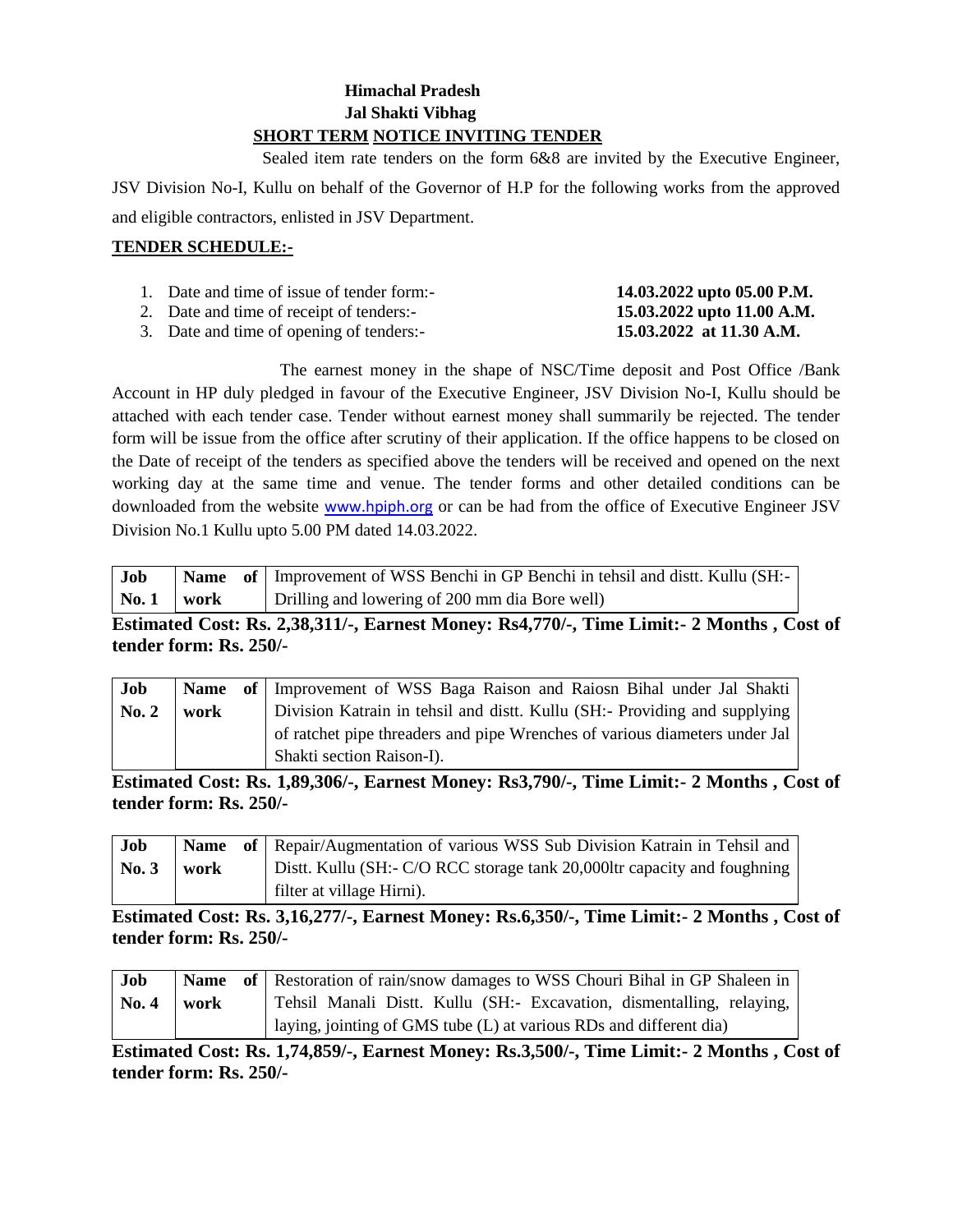| Job            |  | <b>Name</b> of Retrofitting of WSS Aleo Chachoga and Jharang in Tehsil Manali Dist. |
|----------------|--|-------------------------------------------------------------------------------------|
| No. $5$   work |  | $\vert$ Kullu (JJM)                                                                 |

**Estimated Cost: Rs. 1,51,408/-, Earnest Money: Rs.3,030/-, Time Limit:- 2 Months , Cost of tender form: Rs. 250/-**

| Job     |      | <b>Name</b> of   A/R and M/O WSS Sajla Dhamsu Karjan and Gazan in tehsil Manali Distt. |
|---------|------|----------------------------------------------------------------------------------------|
| No. $6$ | work | Kullu (SH:- Operation, Repair Running and maintenance of Water Supply                  |
|         |      | Scheme from source to tail end which includes various civil structure,                 |
|         |      | water storage tanks, gravity main and distribution system for 6 Months                 |

**Estimated Cost: Rs. 3,49,740/-, Earnest Money: Rs.6,995/-, Time Limit:- 6 Months , Cost of tender form: Rs. 250/-**

| Job                 |  | <b>Name</b> of Augmentation of WSS Kullu Town (SH:- Providing and installation of file |
|---------------------|--|----------------------------------------------------------------------------------------|
| $\sqrt{N_0.7}$ work |  | I tracking system in circle office Kullu at Bashing)                                   |

**Estimated Cost: Rs. 4,07,740/-, Earnest Money: Rs.7,855/-, Time Limit:- 1 Month, Cost of tender form: Rs. 250/-**

| Job                     | Name of   A/R and M/O LIS Old Manali in tehsil Manali Distt. Kullu (SH:- |  |  |  |                                                                    |  |  |  |
|-------------------------|--------------------------------------------------------------------------|--|--|--|--------------------------------------------------------------------|--|--|--|
| $\sqrt{8}$ No. 8   work |                                                                          |  |  |  | Supplying and errection of 40.00 BHP motor and pump at Old Manali) |  |  |  |

**Estimated Cost: Rs. 4,34,819/-, Earnest Money: Rs.7,855/-, Time Limit:- 2 Months, Cost of tender form: Rs. 250/-**

| Job   |      | <b>Name</b> of Restoration of rain damages to WSS Soyal Haripur in tehsil Manali and |
|-------|------|--------------------------------------------------------------------------------------|
| No. 9 | work | Distt. Kullu (SH:- Dismentalling, changing the alignment, relaying,                  |
|       |      | jointing and testing of GMS tube 65mm dia at RD 0 to 240, 25mm dia at                |
|       |      | RD 1760/340 to 570 and 15mm dia at RD 570/0 to 190)                                  |

**Estimated Cost: Rs. 1,26,514/-, Earnest Money: Rs.2,550/-, Time Limit:- 2 Months, Cost of tender form: Rs. 250/-**

| Job |      | Name of   Augmentation of WSS Manali Town in tehsil Manali Distt. Kullu (SH:- C/O      |
|-----|------|----------------------------------------------------------------------------------------|
| No. | work | <sup>1</sup> Bath cum Toilet in type-I gtr and Renovation of Assistant Engineer office |
| 10  |      | at Manali Town)                                                                        |

**Estimated Cost: Rs. 3,36,962/-, Earnest Money: Rs.6,739/-, Time Limit:- 3 Months, Cost of tender form: Rs. 250/-**

| Job |      | Name of   Improvement of WSS Majach in GP Burwa in tehsil Manali Distt. Kullu |
|-----|------|-------------------------------------------------------------------------------|
| No. | work | SH:- Excavation, laying, jointing and testing of GMS HDPE pipe 63mm dia       |
| 11  |      | PN6 PE-63) (DC Deposit)                                                       |

**Estimated Cost: Rs. 3,92,524/-, Earnest Money: Rs.7,855/-, Time Limit:- 2 Months, Cost of tender form: Rs. 250/-**

| Job        |      | Name of Restoration of rain damages to WSS Khaknal in GP Gojra in tehsil Manali |
|------------|------|---------------------------------------------------------------------------------|
| No.        | work | Distt. Kullu (SH:- Excavation, laying, jointing and testing of HDPE pipe        |
| $\vert$ 12 |      | 90mm dia at RD 1500 to 1570, 1780 and RD 1910 to 1960)                          |

**Estimated Cost: Rs. 1,04,786/-, Earnest Money: Rs.1,880/-, Time Limit:- 2 Months, Cost of tender form: Rs. 250/-**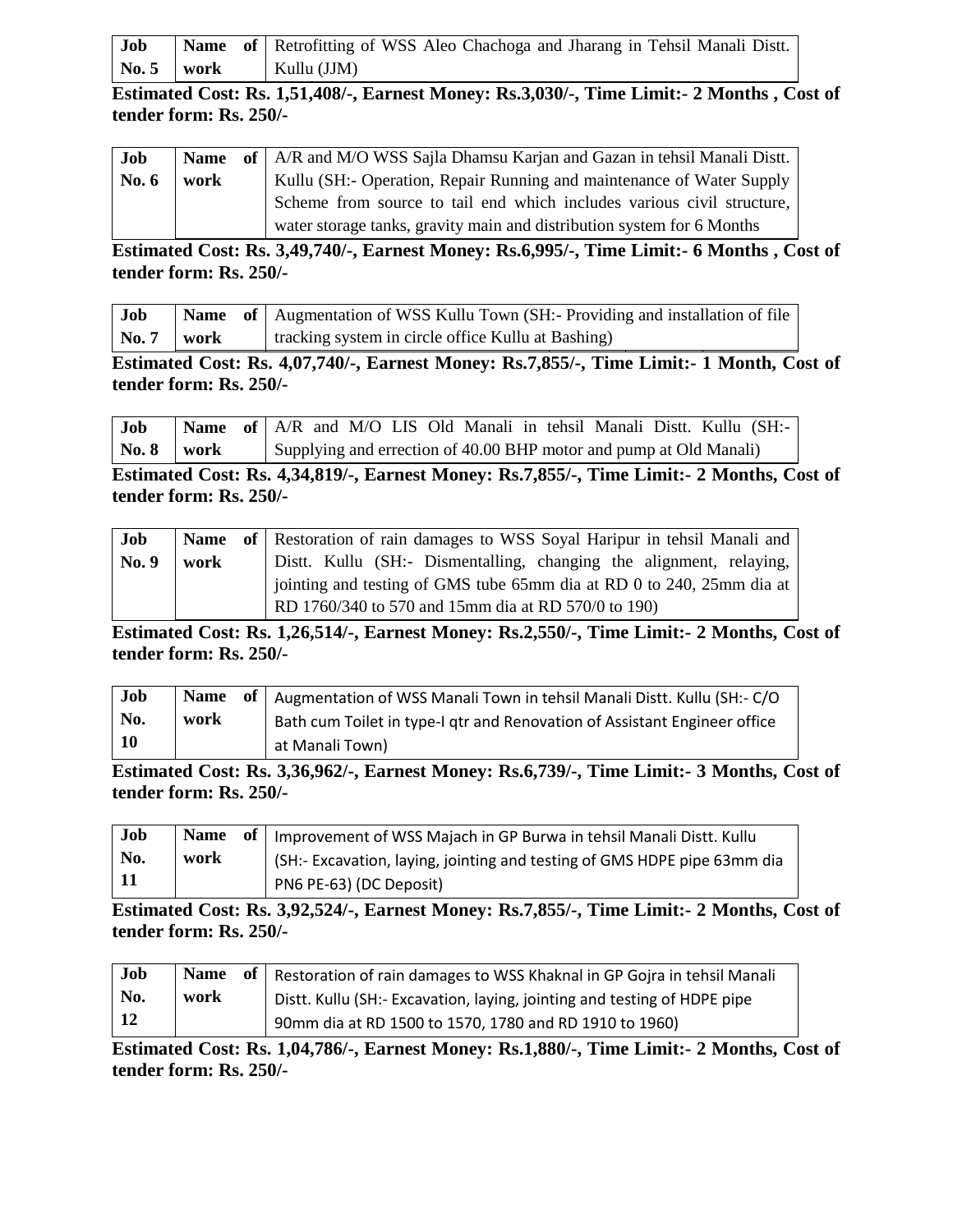| Job             |      | <b>Name</b> of $\vert$ C/O LWSS Phatti Peej Kharahal and Barahar in tehsil and distt. Kullu (H.P) |
|-----------------|------|---------------------------------------------------------------------------------------------------|
| No.             | work | (SH:- Laying, jointing and testing of GMS tube 20mm dia and relaying                              |
| $\overline{13}$ |      | dismentalling of G.I pipe 20mm dia in village Naina Seri)                                         |

**Estimated Cost: Rs. 1,60,708/-, Earnest Money: Rs.3,220/-, Time Limit:- 2 Months, Cost of tender form: Rs. 250/-**

| Job |      | <b>Name</b> of Retrofitting of WSS in Katrain and Dawara in tehsil and distt. Kullu (SH:- |
|-----|------|-------------------------------------------------------------------------------------------|
| No. | work | Laying, jointing and testing of GMS tube 15mm dia for 48 Nos house                        |
| 14  |      | service connection in habitation Baga, under JJM)                                         |

**Estimated Cost: Rs. 1,14,942/-, Earnest Money: Rs.2,299/-, Time Limit:- 2 Months, Cost of tender form: Rs. 250/-**

| Job |      | Name of Retrofitting of WSS Sari Bhekhali in GP Kothi Sari in tehsil and Distt. Kullu |
|-----|------|---------------------------------------------------------------------------------------|
| No. | work | (SH:-Providing house service connection to each house of habitation                   |
| -15 |      | Bhaloni (Part) and Bhekhali Total families=45 Nos)                                    |

**Estimated Cost: Rs. 1,23,752/-, Earnest Money: Rs.2,475/-, Time Limit:- 2 Months, Cost of tender form: Rs. 250/-**

| Job |      | Name of   Providing WSS to PC habitation Gulnu, Swai and Choribihal in GP |
|-----|------|---------------------------------------------------------------------------|
| No. | work | Shaleen in tehsil Manali and distt. Kullu (SH:- C/O Slow Sand filter      |
| 16  |      | bed 12.61 sqm 2 unit)                                                     |

**Estimated Cost: Rs. 4,57,838/-, Earnest Money: Rs.9,160/-, Time Limit:- 2 Months, Cost of tender form: Rs. 250/-**

| Job |      | Name of   Augmentation of WSS Manali Town in Tehsil Manali Distt. Kullu |
|-----|------|-------------------------------------------------------------------------|
| No. | work | (SH:- Repair, plastering, window and rain down pipe at office JS sub    |
| 17  |      | division Manali)                                                        |

**Estimated Cost: Rs. 1,39,458/-, Earnest Money: Rs.1,880/-, Time Limit:- 2 Months, Cost of tender form: Rs. 250/-**

| Job |      | Name of   Providing WSS to PC habitation Gulnu Swai (Chori Bihal) in GP |
|-----|------|-------------------------------------------------------------------------|
| No. | work | Shaleen in Tehsil Manali Distt. Kullu (SH:- Excavation, laying,         |
| 18  |      | jointing and testing of GMS tube 15mm dia at different places)          |

**Estimated Cost: Rs. 1,01,210/-, Earnest Money: Rs.2,050/-, Time Limit:- 2 Months, Cost of tender form: Rs. 250/-**

| Job |      | Name of   Retrofitting of WSS Talogi Matarna and Trakda in tehsil and Distt. |
|-----|------|------------------------------------------------------------------------------|
| No. | work | Kullu (SH:- Laying, jointing and testing of G.I pipe                         |
| -19 |      | 25mm,15mm,40mm and 50mm dia at various locations)                            |

**Estimated Cost: Rs. 1,20,292/-, Earnest Money: Rs.2,410/-, Time Limit:- 2 Months, Cost of tender form: Rs. 250/-**